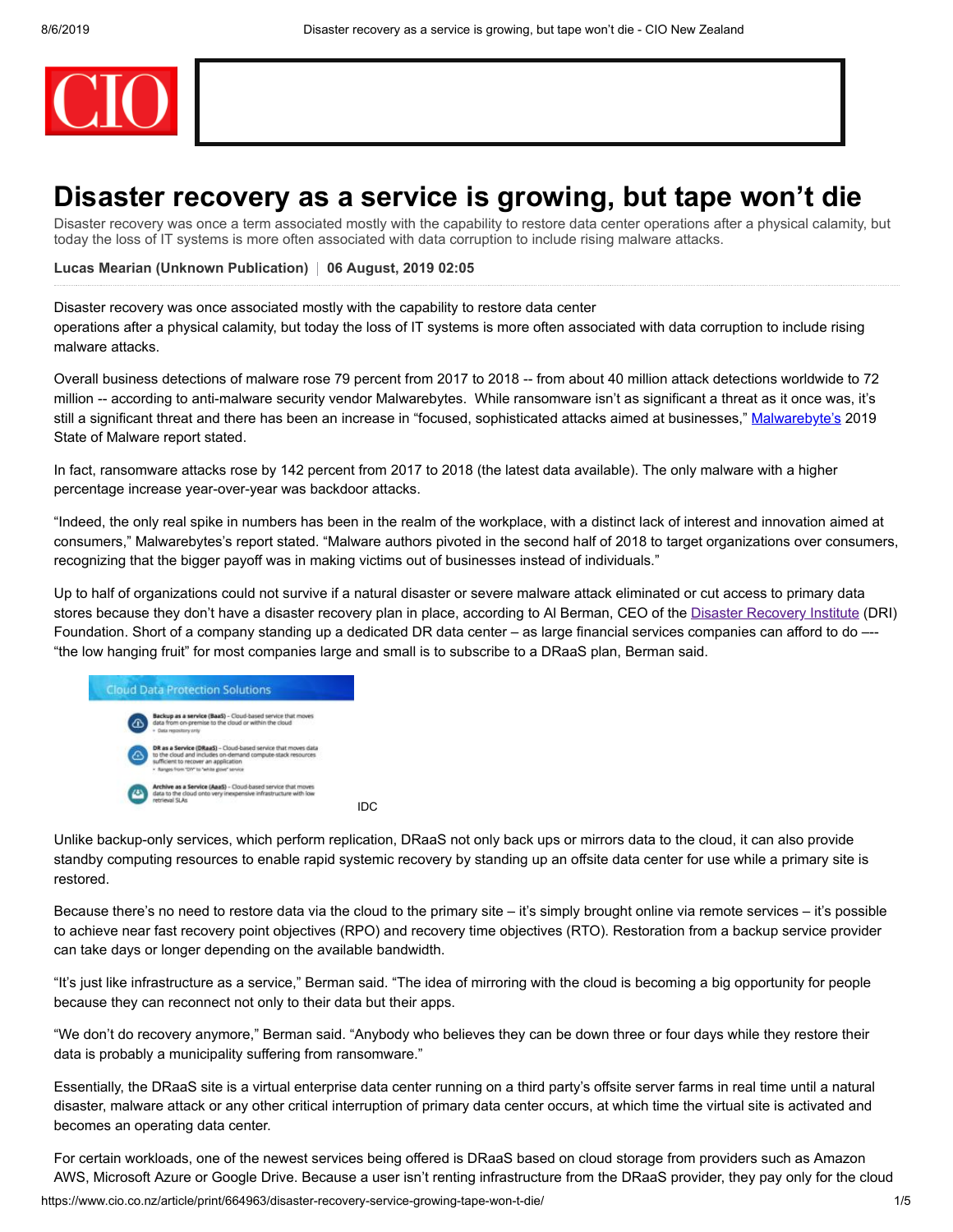8/6/2019 Disaster recovery as a service is growing, but tape won't die - CIO New Zealand

storage until they need to recover their data, according to Joseph George, vice president of Global Recovery Services at Sungard AS.

Sungard is offering a disaster recovery service that uses AWS's cloud to store data backups for x86 workloads.

"So, you're paying for a base service [from Sungard], but the actual storage and compute you consume is purely based on what you're consuming on top of AWS and their capacity model. And, in some sense, that's nirvana from a DR perspective because… I only pay for what I use," George said. "I don't want to pay for it if it's sitting idle out there throughout the year.

"We're seeing a lot of adoption there and it's where the trend is as well," George continued. "If I look at the next few years, I think there's going to be a lot more x86 workloads recovered via the public cloud."

Sungard is one of the top five DRaaS providers, according to IDC. Others include IBM, Flexential, Carbonite and iLand.

Pat Corcoran, global strategy executive for IBM Business Resiliency Services, said because the core of any disaster recovery solution is "data," BaaS (Backup as a Service) -- "whether tape or electronic or cloud" -- is a key component of DRaaS.

IBM, Corcoran said, is seeing a convergence of BaaS and DRaaS, "where it's more data protection and availability. Every DRaaS solution requires some level of electronic or cloud-based data replication or backup."

"There is no one-size-fits-all solution or price; the cost of a DRaaS solution is all based on the customer's scope for [virtual machines], disk space [storage capacity] and consumption," Corcoran said. "To help reduce the overall cost... to clients, we create solutions utilizing multi-tenancy, capacity-on-demand, syndication, sharing of assets, many-to-one replications, and other software-defined automation tools."

Newer, smaller companies have been able to use a standard, open systems architecture, making them strong candidates for DRaaS on public clouds. Larger, more established companies with a large volume of applications -- some of them old and costly to replace - require DRaaS solutions that are hybrid, consisting of a combination of multi-public cloud, private cloud and on-prem IT environments, according to Corcoran.

A significant challenge is managing a fragmented disaster recovery environment. That's why, in 2016, **IBM acquired** Sanovi, whose software orchestrates the diasster recovery process across the hybrid environment.

"We call this software [IBM Cloud Resiliency Orchestration](https://www.ibm.com/us-en/marketplace/disaster-recovery-orchestration), which can be built into an orchestrated DRaaS solution. In addition, we offer IBM Resiliency Consulting Services to assess, design, build, implement and/or manage any or all of the solution for our clients," Corcoran said.

Recovering from a traditional cloud backup provider can also require an enormous amount of bandwidth, even if it still takes days to recover the data, Berman added.

Sungard and other DRaaS providers have a myriad of pricing models based on SLAs, service-level objectives (SLOs), data capacity needs and how much of the work you want them to perform. A stripped-down service gives users access to compute, software and a web portal but no management; It's basically DR DIY where an company saves on CapEx and OpEx. The basic service costs \$50 to \$60 per virtual machine (VM). Their top tier SLA will run hundreds of dollars per VM, according to George.

Sungard's fastest RTO offering is five-minute recovery for each VM; recovery times increase with the number of servers/VMs. For example, 100 servers can be recovered in a minimum of two hours, 250 servers will take as little as four hours.

IBM uses SLOs -- an element of an SLA -- when working with more complex hybrid DRaaS environments to establish the specific, measurable characteristics of the recovery as required by a client.

When it comes to recovering servers, Sungard's George said, it isn't as straight forward as it may seem as it needs to be done in the right order; it also includes standing up business applications, ensuring the data isn't corrupted and testing everything to ensure it all works.



### (Click for larger image.)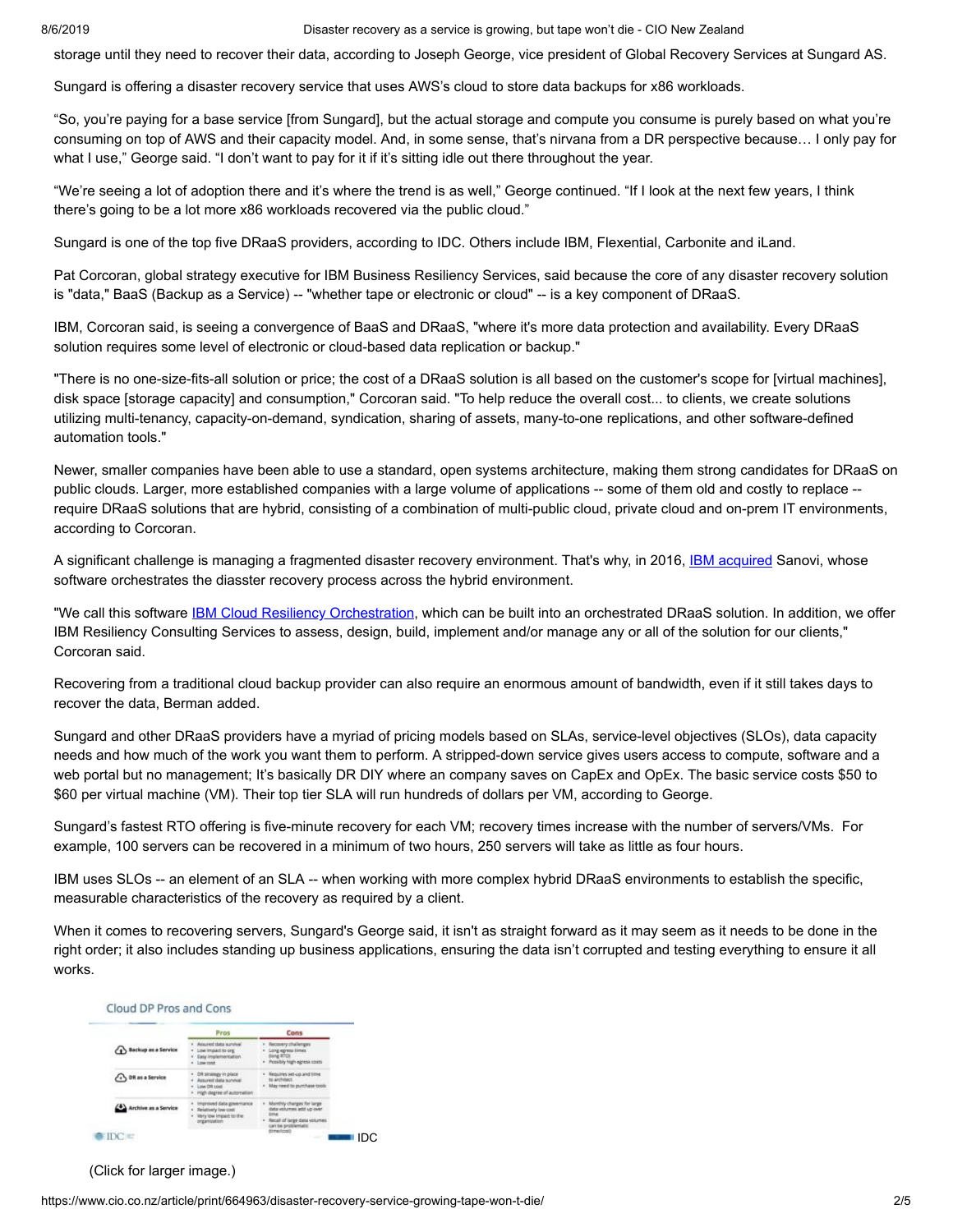8/6/2019 Disaster recovery as a service is growing, but tape won't die - CIO New Zealand

DRI, a nonprofit that helps enterprises prepare for and recover from disasters, recently conducted a joint survey with IBM on hacking and cybersecurity. The survey of IT managers revealed the mean time to identify if an organization has been hacked is 168 days.

"I knew immediately [from that survey] this is just a different world," Berman said. "It's really something new the fact that your files have corrupted, stolen, or accessed and you find out about it five-and-a-half months later. People used to look at disaster recovery for fire, flood, famine or locust swarm."

For example, in May, the City of Baltimore was hit with [a crippling ransomware attack;](https://www.baltimoresun.com/politics/bs-md-ci-ransomware-costs-20190625-story.html) it took the local government three months and \$10 million to recover, not including an additional \$8 million in lost or deferred revenue.

"I would have paid the \$75,000 [the attackers wanted] instead of the \$10 million the taxpayers paid," Berman said.

As awareness increases, the global DRaaS market is expected to grow from \$2.19 billion in 2017 to \$12.54 billion by 2022, which represents a compound annual growth rate of 41.8%, according to [a report](https://www.marketsandmarkets.com/Market-Reports/recovery-as-a-service-market-962.html) from MarketsandMarkets research firm.

[Phil Goodwin](https://www.idc.com/getdoc.jsp?containerId=PRF004412), an IDC research director, agreed the market flourishing and a lot of it is because of the increase in malware attacks and that DRaaS has fundamentally changed the economics of disaster recovery.

Enterprises are charged for disaster recovery services only when they are used, which makes it cheaper than maintaining a DR warm site or hot site that must be constantly up and running.

"Under the old model, you had to have either two more data centers with more or less redundant hardware or you contracted with one of the big DR [disaster recovery] providers who sold you a subscription at a fairly substantial price that in the event something went wrong you could access their systems," Goodwin said.

"DR as a service really changes that by making those compute resources available on demand as well as now bundling in a lot of additional tools, such as recovery orchestration and workload migration," Goodwin continued. "So, it's not only made it a lot cheaper, but a lot easier to do a disaster recovery."

Additionally, there's a new "race to zero" by enterprises trying to achieve instantaneous RPOs and RTOs.



(Click for larger image.)

"In English, that means zero down time with zero data loss," Goodwin said. "In order to achieve that organizations are implementing immediate replication and continuous data protection that immediately copies anything that comes into the system."

Immediately replicating data to a secondary backup system isn't necessarily a good strategy, though, as a malware infection would also be replicated. There's also been a marked shift by bad actors who are now attacking backup copies first to ensure organizations won't be able to retrieve their data and apps once primary systems are infected.

"So, it's going in an finding the .bak files or others associated with backup and its encrypting or corrupting those backup files," Goodwin said. "So, when you discover you've had a ransomware attack or some other attack, you no longer can go back to your backup copy, which is online in order to do recovery."

## **Tape's role diminished but never gone**

DRaaS services aren't always able to ensure mirrored data up isn't corrupted, as anything backed up may also include malware, which more often that not takes time to discover. And, because of that, users may have to rely on older backups from which to recover and will pay for the additional capacity required to store data longer.

Five years ago, companies kept two to three days of replicated data; today, they may keep data online for 30 to 60 days depending on their RPO needs, according to Sungard's George. A faster RTO can be achieved through more data snapshots versus full backups, George noted.

"Fundamentally, though, you're dealing with a situation where you can sustain some data loss," George said. "That's the tradeoff there."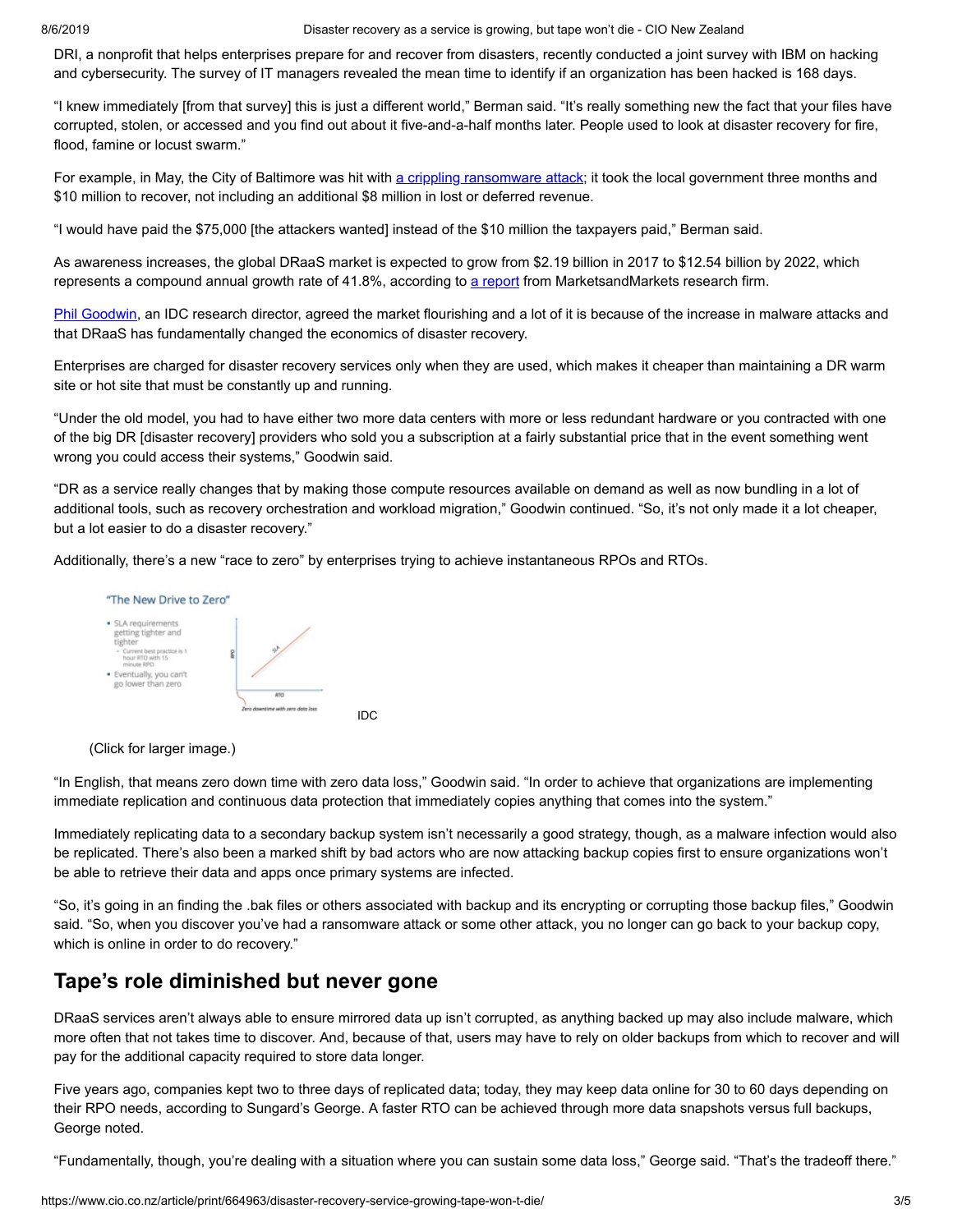The same doesn't hold true for tape.

Tape backup creates a physical "air gap" between production data and vaulted data, so if a malware attack occurs it's not able to infect tape cartridges stored offline, Goodwin said.

Still, the data storage and archive market has shifted drastically from tape archival to cloud backup and archive services. The tape market today is well below \$1 billion and Gartner estimates it is declining at a 5 percent to 9 percent rate annually.



### (Click for larger image.)

Recently, however, there has been some renewed interest in tape archive systems for long-term storage, IDC's Goodwin said, adding the market is likely to see stabilization as customers rediscover the value of tape in terms of the air gap capability to deter malware infections as well as for low-cost storage.

"As the tape market reaches a certain point, it will stabilize like the mainframe," Goodwin said. "It's a similar dynamic tape where the market will stabilize around specific use cases and continue on for foreseeable future."

### Using Tape and Cloud Together



### (Click for larger image.)

Anecdotally, Goodwin added, he is also seeing interest in tape from hyperscalers – megacompanies like Amazon, Facebook and Google -- who are using tape in the background for "low cost, long-term storage."

So, tape will continue to be used for storage of large file systems that require mass storage are rarely accessed, such as medical images, geophysical data, or maintenance records like those of airlines that must be kept or the life of an aircraft.

And, tape is still one of the most affordable solutions for very high local capacity, according to [Jerry Rozeman](https://www.gartner.com/analyst/56873/Jerry-Rozeman) a Gartner senior research director.

"As extension of a disk architecture it can still be very effective for protection or deep archive," Rozeman said via email. "Tape is portable, it can be transported to any location. Tape does not requires power and [its] lifecycle is longer then disk.

## **Tips for choosing a disaster recovery plan**

Rozeman offered the following advice :

- 1. **Set the right expectation.** DR to cloud is one of the options, not always the best option
- 2. **Test, Test, Test on failover, failback, performance, etc.** Initial sync and failback might require a full synchronization which takes time and might be a showstopper
- 3. **Evaluate the scenarios.** Be preapred if there is a big disaster and multiple customers disaster recovery are linked to the same provider
- 4. **Understand that the cloud is different.** DR to cloud can mean a switch of hypervisor, and that changes the technology ecosystem (i.e., some stuff might not be working anymore)
- 5. **Everything is different.** Once you perform a disaster recovery, you are operating a different environment, troubleshooting is different, train on the required skills
- 6. **Evaluate your Day 2 scenario**. After a disaster you will continue to need DR services and backup functionality must continue in the cloud